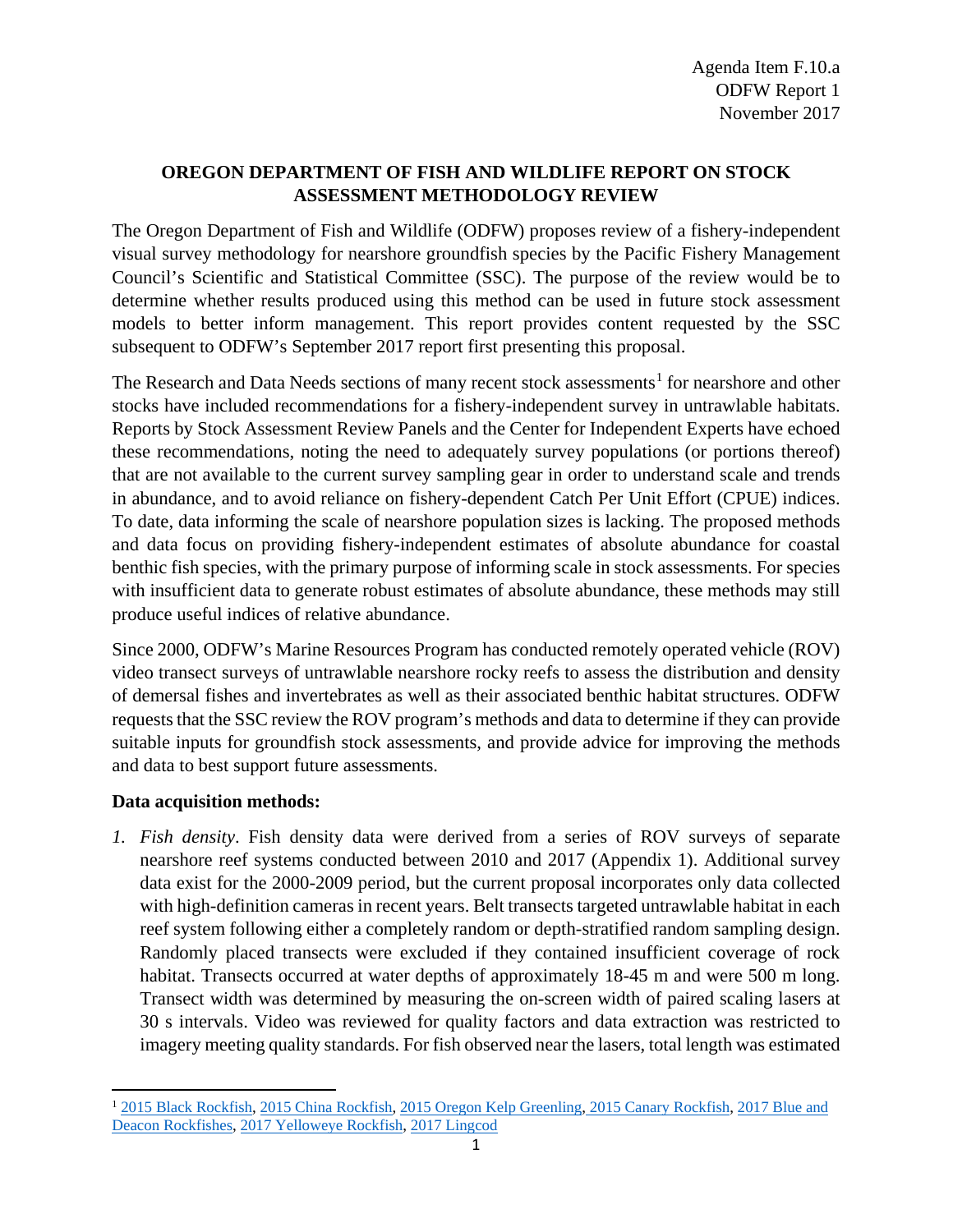within coarse bins  $(0-10 \text{ cm}, 10-30 \text{ cm}, 30-60 \text{ cm}, > 60 \text{ cm})$ . For surveys conducted after 2015, stereo video was used to provide more precise length estimates for suitably positioned fishes.

- *2.* Species currently under consideration include nearshore benthic fish such as yelloweye, quillback, China, and canary rockfishes, lingcod, and kelp greenling.
- *3. Substrate data.* Substrate data were taken from the Oregon State University Active Tectonics and Seafloor Mapping Lab's Surficial Geologic Habitat (SGH) map that provides statewide GIS data coverage for Oregon waters, though with varying degrees of resolution and accuracy. The great majority of ROV transects were conducted in regions with high-resolution multibeam bathymetry data (obtained from the same source), which covers approximately 75% of the reef area deeper than 10 m in state waters. For these regions, predictive habitat variables used in subsequent distribution modeling analyses were derived from the bathymetry, such as depth, slope, habitat complexity, and bathymetric position index.

#### **Abundance estimation methods:**

We define three regions of the Oregon coast (north, central, and south, with transitions at Pacific City and Coos Bay) and estimate total abundance within each region for the area extending from the inshore limit of available multibeam bathymetry, generally near 10 m depth, to the offshore limit of state waters (which varies in depth from approximately 50 - 90 m). Regions could be further subdivided if data show distinct geographic breaks. The excluded inshore area contains valuable habitat but is generally inaccessible to fisheries and fishery-independent surveys, and lacks substrate and multibeam bathymetry data. Abundance is estimated separately for the three coastal regions by each of the following three parallel approaches, similar to the strategies employed by Young and Carr 2015 $^2$ .

- 1. *Simple extrapolation across total reef area.* Density is calculated for each surveyed transect as total individuals divided by total swept area. Mean density  $(\pm SD)$  across all transects is multiplied by the total area of comparable reef, as determined by analysis of existing substrate and bathymetry data. Reef is defined as mapped substrate that includes at least cobble or larger grain sizes. An example of the sampling variability observed at this level of data aggregation is provided in Appendix 2.
- 2. *Extrapolation across substrate-specific areas.* Mean density (± SD) within each substrate category (boulder, cobble, bedrock, etc.) is multiplied by the area of similar substrate. Sample units are created from sub-segments of transects within substrate types. Potential nonindependence of adjacent sub-segments of transects is assessed, and mitigating approaches are employed where appropriate (e.g. instituting a buffer zone of unused data between segments). An example of the sampling variability observed within substrate categories is provided in Appendix 3.
- 3. *Modeled abundance based on habitat suitability.* Within the footprint of the multibeam bathymetry raster, derived habitat predictor variables (see above) are used to spatially model species densities using a generalized additive model (GAM). Sample units are sub-segments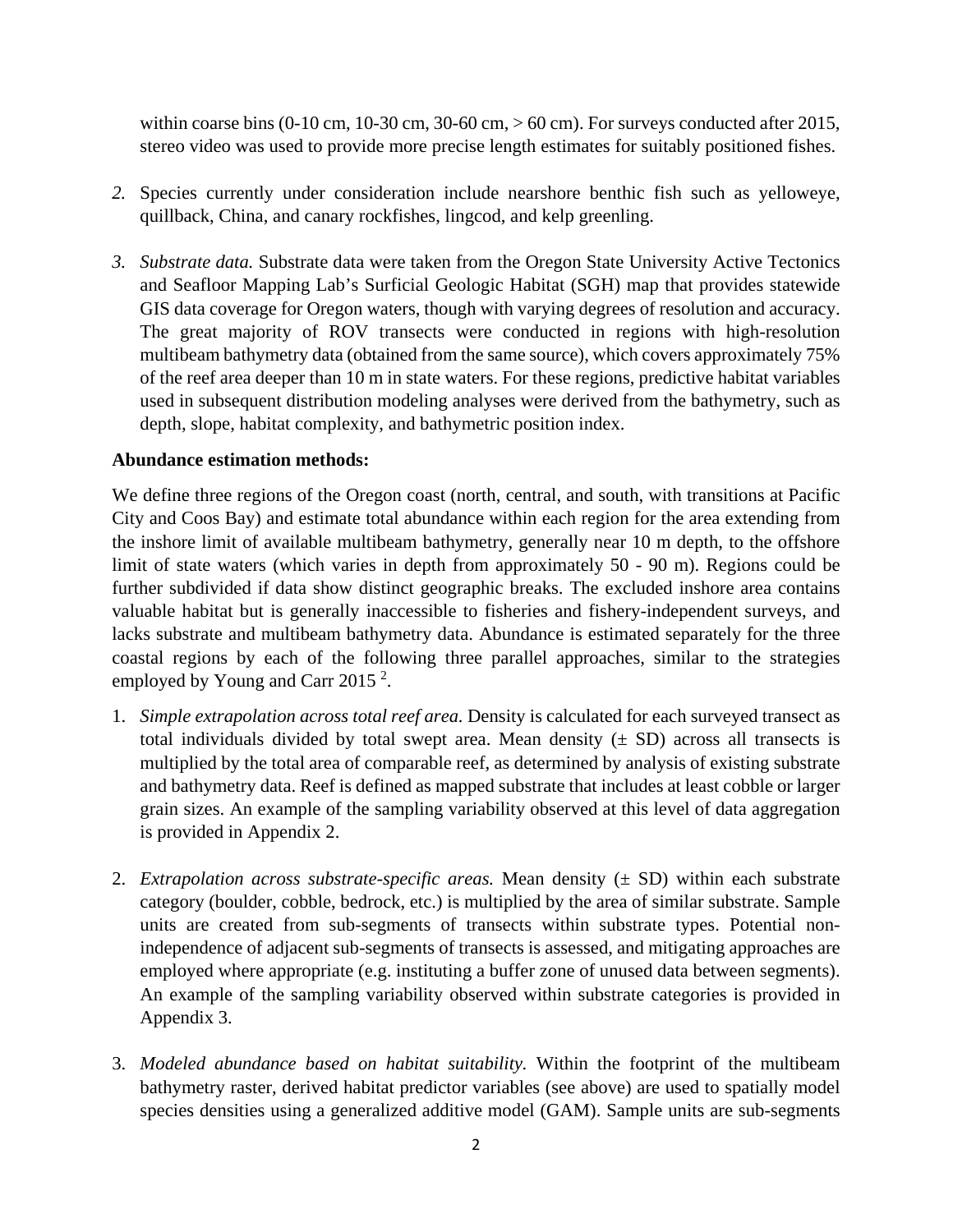of transects with observed fish presence, and an equal number of randomly selected subsegments without observed fish presence. The model output includes a continuous raster of density and a second raster of standard deviation. Reef boundaries are overlaid on the modeled output and provide the area by which to multiply the density raster to find abundance.

Within each of the three coastal regions, for each species, the appropriate combination of these three approaches will be evaluated to generate a comprehensive abundance estimate (e.g. potentially summing a GAM-based abundance estimate for the footprint area of the multibeam bathymetry survey, with a reef-based extrapolation for the remaining area that lacks multibeam data). Selection of the final components to include in each region's comprehensive estimate would depend on the robustness of the GAM approach for each species, and the details of the substrate mapping in each region. For example, in the north coast region the extensive multibeam coverage and the sampling extent allow primary reliance on the GAM output, whereas in the south coast region, significant gaps in multibeam bathymetry will require a substantial component of reefbased extrapolation.

#### **Detectability**

Semi-pelagic schooling fish such as black, blue and Deacon rockfish are currently excluded from analysis (although they are presented here in Appendices for comparative reference) because ROV observations of suspended schools are sometimes limited to the lower portions of the schools, and schooling behavior can be problematic for generating counts from movingplatforms. For solitary benthic species, we have no explicit data on detectability except for qualitative observations, generated over 17 years of video review, as to the occurrence and behavior of the target species. Except for certain cryptic species such as cabezon, we assume that detectability is close to but less than 1 (i.e. a few fish are missed during review, or are hidden among rocks, or flee the ROV). Considering that we are also excluding the shallow zone < 10 m depth, we are implicitly generating a conservative yet still informative total abundance estimate.

There is very little evidence from external studies (e.g. ODFW's video lander experiments, or other published work) to suggest a detectability > 1 for nearshore solitary benthic species. Quantitatively determining species-specific differences in detectability potentially deriving from varying behavioral interactions with the ROV could be approached by examining distance to observed individuals. This would require intensive processing with our new stereo imagery in future surveys. The issue of detectability is currently addressed by several data processing protocols, including an intensive data quality assessment that eliminates segments of transects that fail to provide adequate visibility, benthic coverage, and ROV orientation. Video review protocols also enhance consistent detectability by constraining the area of the screen reviewed to a defined polygon that represents a close, well-lit, non-obscured region.

External studies are currently examining detectability by ROVs in other systems (e.g. NMFS Untrawlable Habitat Strategic Initiative), and we may be able to extract some relevant data to inform quantification of detectability. For cryptic species like cabezon, the implications of likely lower detectability would make our abundance estimate a minimum abundance estimate of stock size, which could be used as a relative abundance index if detectability remains relatively stable over time.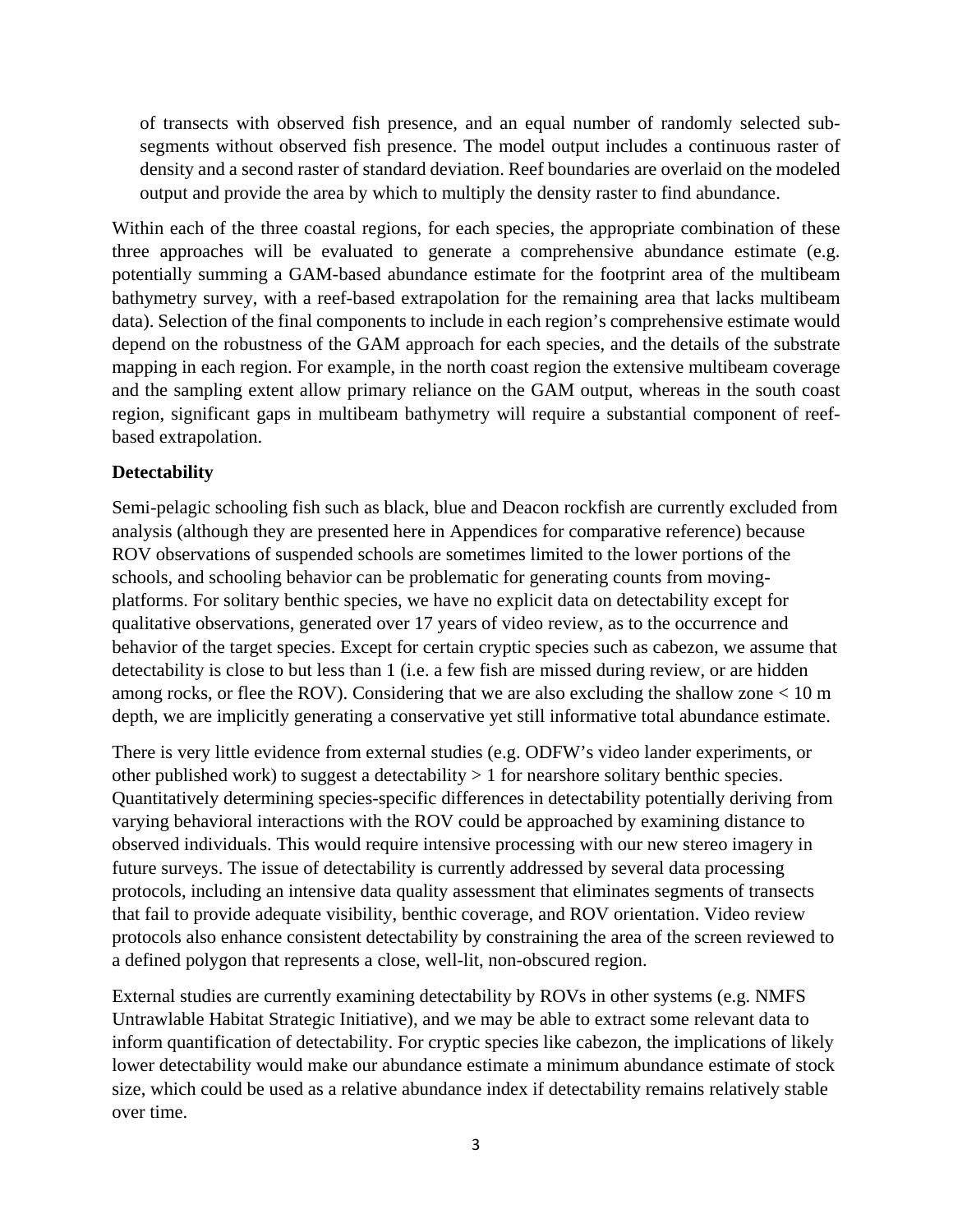ODFW is prepared to describe these methods and data in detail for SSC review, and is open to exploring alternative recommendations for modeling approaches (e.g. explicitly incorporating the covariance structure in the transect data using a spatio-temporal approach such as VAST). ODFW is prepared to work with the SSC in any way necessary to facilitate the review, and appreciates consideration of this proposal by the SSC and the Council. We are hopeful that results of this visual survey approach will contribute to reducing some of the uncertainty associated with stock abundance estimates and trends in future nearshore stock assessments.

<sup>2</sup> Young, M., and M.H. Carr. 2015. Application of species distribution models to explain and predict the distribution, abundance and assemblage structure of nearshore temperate reef fishes. Diversity and Distributions 21: 1428–1440.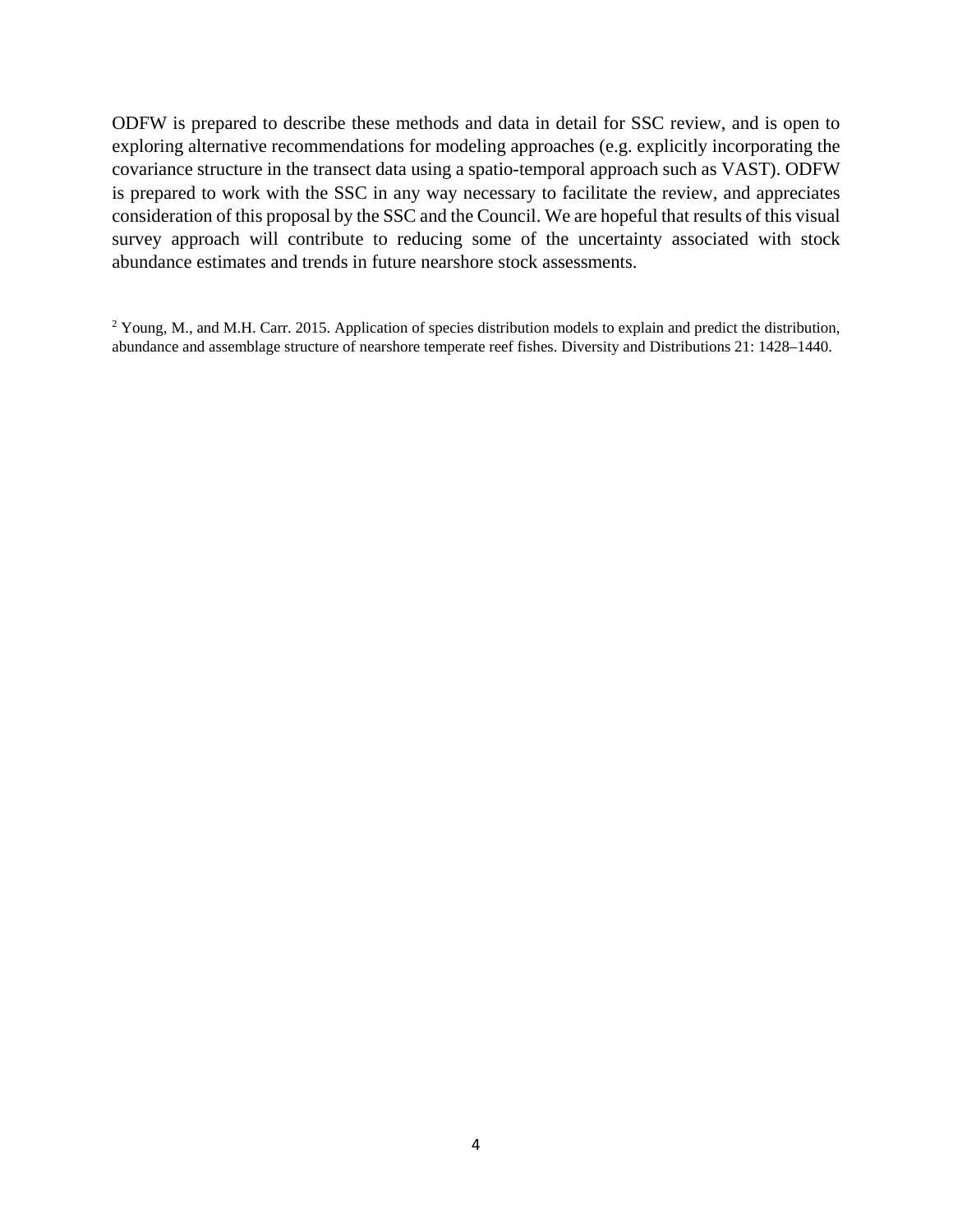## **Appendix 1**

Number of ROV transects conducted at each reef system during the focal period 2010-2017. All transects are nominally 500 m in length. Prior ROV survey data (not considered in the current analysis) exist at Siletz Reef (2001, 2002, 2008), Orford Reef (2006), and Redfish Rocks (2008).

\* At Cape Perpetua, the same transects within this region's limited rocky reef area have been targeted since 2000 to create an irregular time series, with 1-6 days sampling in all but 4 years between 2000 and 2017.

|                                     | 2010 | 2011 | 2012           | 2013 | 2014 | 2015 | 2016 | 2017 |  |
|-------------------------------------|------|------|----------------|------|------|------|------|------|--|
| North Coast                         |      |      |                |      |      |      |      |      |  |
| Cannon Beach                        |      |      | 5              |      |      |      |      |      |  |
| Nehalem Reef                        |      |      | 7              |      |      |      |      |      |  |
| Cape Kiwanda                        |      |      | 9              |      |      |      |      |      |  |
| Cape Meares                         |      |      | $\overline{7}$ |      |      |      |      |      |  |
| <b>Central Coast</b>                |      |      |                |      |      |      |      |      |  |
| Cascade Head Marine Reserve         |      |      | 16             | 10   |      | 4    | 3    | 11   |  |
| Cavalier Reef                       |      |      | 16             |      |      |      | 4    | 14   |  |
| <b>Schooner Creek</b>               |      |      |                | 10   |      | 4    | 4    | 15   |  |
| Siletz Reef                         | 10   | 9    |                |      |      |      |      |      |  |
| Cape Perpetua *                     | 6    | 6    | 6              |      |      | 6    |      | 6    |  |
| South Coast                         |      |      |                |      |      |      |      |      |  |
| Cape Arago Reef                     |      |      |                |      |      | 19   |      |      |  |
| Orford Reef                         | 40   |      |                |      |      |      | 23   |      |  |
| <b>Redfish Rocks Marine Reserve</b> | 42   |      |                |      |      |      | 35   |      |  |
| <b>Island Rock</b>                  | 3    |      |                |      |      |      | 3    |      |  |
| Humbug Mountain                     | 32   |      |                |      |      |      | 13   |      |  |
|                                     |      |      |                |      |      |      |      |      |  |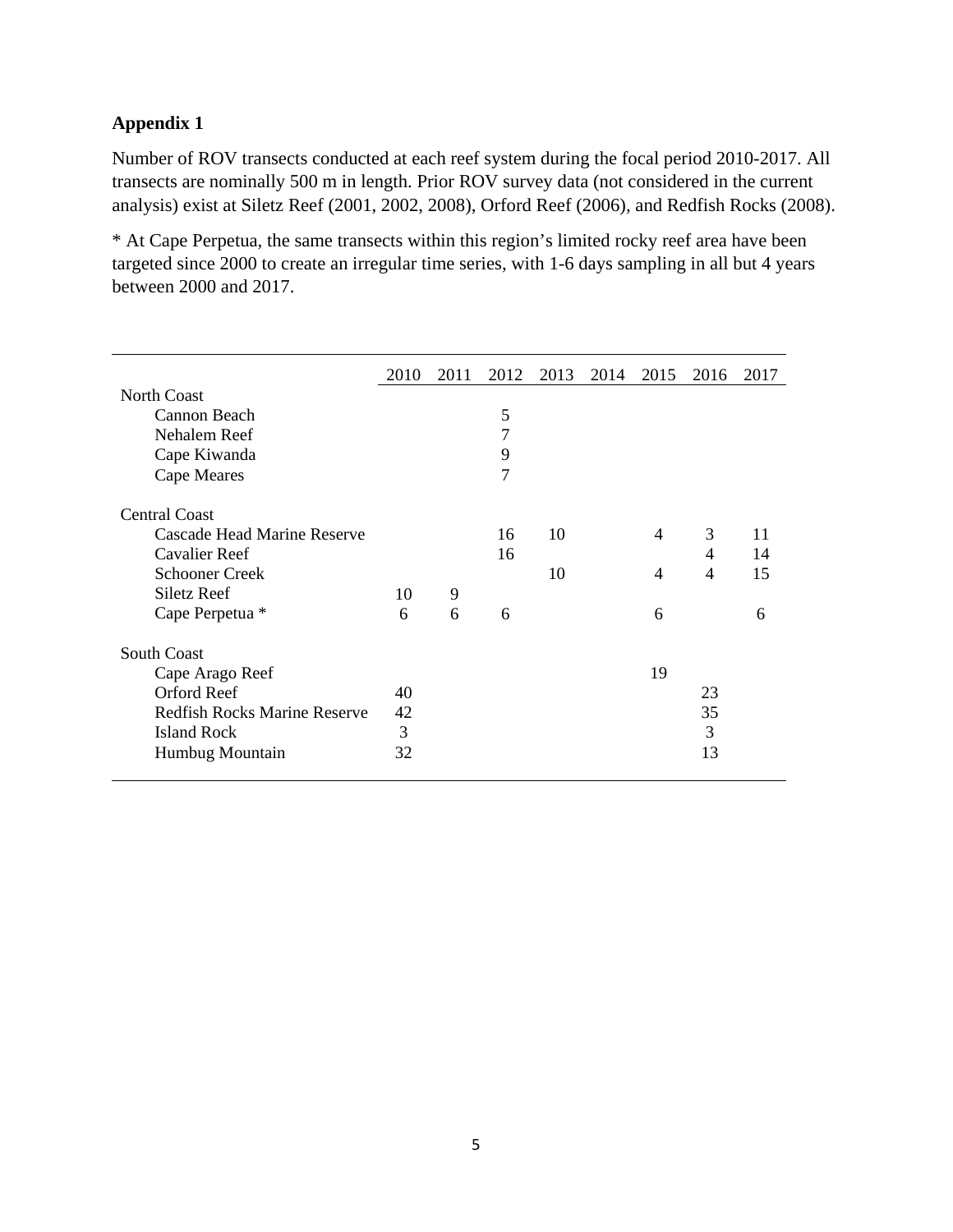# **Appendix 2**

Example of sampled abundance and variability for the most abundant species in ROV transects in the 2010 Port Orford area survey. Total individuals observed and coefficient of variation of density (CV) are calculated across four separate sites (Orford Reef, Redfish Rocks, Island Rock, Humbug Mountain) using the weighted mean density and standard deviation (weighted by usable transect length) for transects from all four sites combined ( $n = 117$  transects).

| Species              | Total indiv. | CV(%) |
|----------------------|--------------|-------|
| blue/deacon rockfish | 4,531        | 240   |
| black rockfish       | 2,061        | 137   |
| kelp greenling       | 2,006        | 54    |
| canary rockfish      | 431          | 199   |
| lingcod              | 303          | 106   |
| China rockfish       | 93           | 234   |
| yellowtail rockfish  | 79           | 273   |
| quillback rockfish   | 62           | 189   |
| yelloweye rockfish   | 40           | 277   |
| vermillion rockfish  | 39           | 275   |
| cabezon              | 35           | 250   |
|                      |              |       |